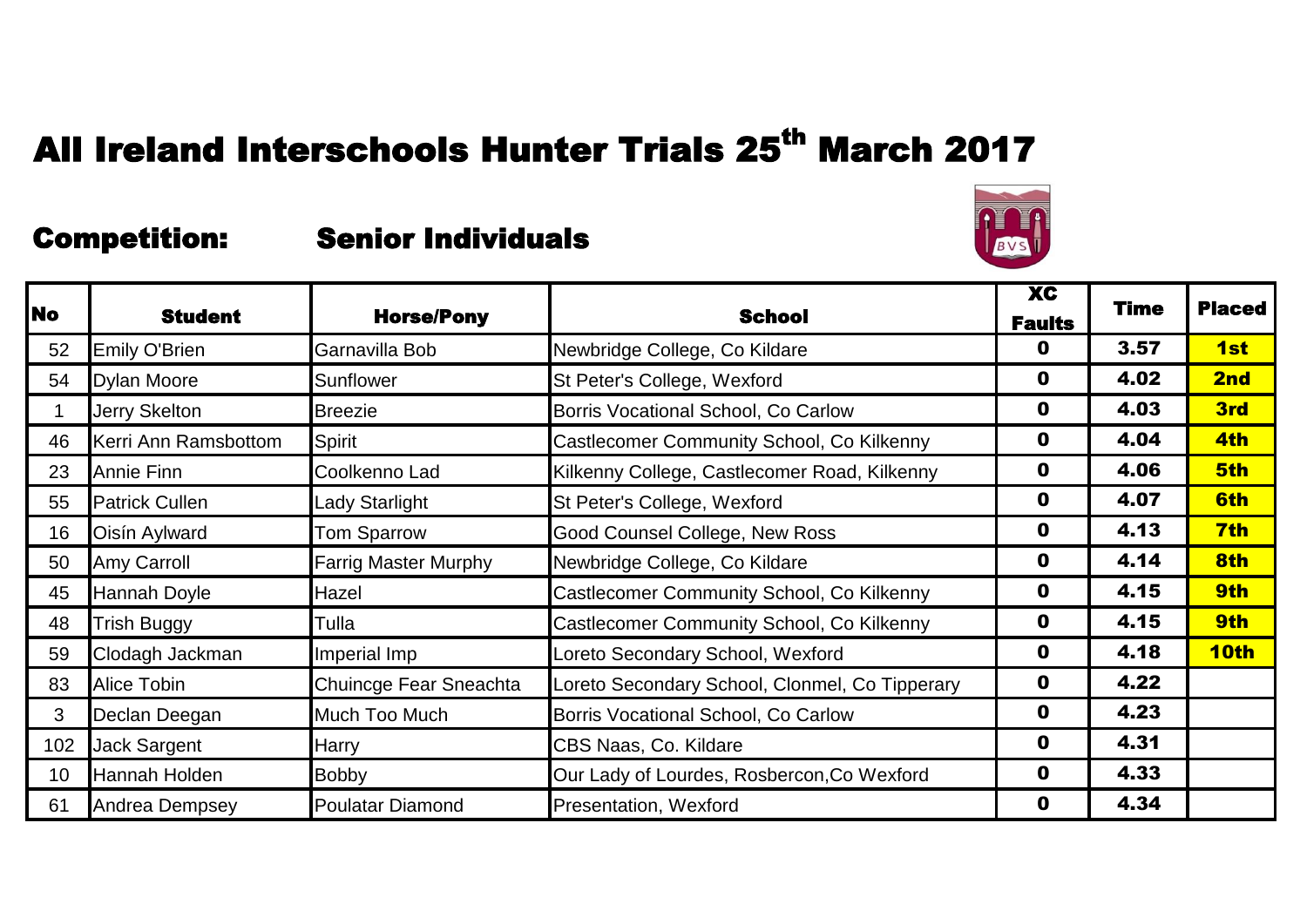

| 34  | <b>Madeline Byrne</b>    | Penny                    | Loreto College, Kilkenny                     | 0           | 4.38 |  |
|-----|--------------------------|--------------------------|----------------------------------------------|-------------|------|--|
| 71  | <b>Emily Moore</b>       | Fossey Owen              | St Leo's College, Carlow                     | 0           | 4.41 |  |
| 60  | Alannah Lacey            | Chester                  | Loreto Secondary School, Wexford             | 0           | 4.43 |  |
| 13  | Jane Hosey               | Marianne Mac Danziga     | St Leo's College, Carlow                     | 0           | 4.45 |  |
| 72  | <b>Rachel Doyle</b>      | 101 Dalmations           | Borris Vocational School, Co Carlow          | 0           | 4.47 |  |
| 94  | Jill McGettigan          | <b>Watermill Hollie</b>  | Loreto Community School, Co Donegal          | 0           | 4.49 |  |
| 81  | Ciara Mullane            | Indie                    | Scoil Pól, Kilfinane, Limerick.              | 0           | 4.51 |  |
| 39  | <b>Paul Kehoe</b>        | The Big Lad              | Ardscoil na Trionóide, Athy                  | 0           | 4.56 |  |
| 44  | <b>Ellie O'Neill</b>     | Zara                     | Castlecomer Community School, Co Kilkenny    | 0           | 5.05 |  |
| 9   | <b>Grace Costello</b>    | <b>Slieve Bloom Lass</b> | Our Lady of Lourdes, Rosbercon, Co Wexford   | 0           | 5.32 |  |
| 66  | <b>Treasa Cody</b>       | Rolo                     | Our Lady of Mercy, Waterford                 | 0           | 5.35 |  |
| 78  | <b>Emily Meagher</b>     | Nina                     | St. Joseph's College, Borrisoleigh, Thurles  | 0           | 5.38 |  |
| 93  | Victoria Lockhart        | Le Paca                  | Loreto Community School, Co Donegal          | $\mathbf 0$ | 5.40 |  |
| 67  | <b>Harry Fitzpatrick</b> | Sapphire                 | St Gerard's School, Bray, Co Wicklow         | $\mathbf 0$ | 6.16 |  |
| 103 | Keela O' Brien H/C       | Kilmullen Bertie         | St Mary's Secondary School, Nenagh           | $\mathbf 0$ | 6.31 |  |
| 21  | <b>Mark Dunne</b>        | Guinness                 | Kilkenny College, Castlecomer Road, Kilkenny | $\mathbf 0$ | 6.41 |  |
| 25  | <b>Anna Dowley</b>       | <b>Polly</b>             | Kilkenny College, Castlecomer Road, Kilkenny | 5           | 3.59 |  |
| 53  | <b>Rachel Ross</b>       | <b>Kilnatic Brownie</b>  | Newbridge College, Co Kildare                | 5           | 4.11 |  |
| 88  | <b>Billy Whelan</b>      | Archie                   | Coláiste Iosagain, Portarlington, Co Laois   | 5           | 4.14 |  |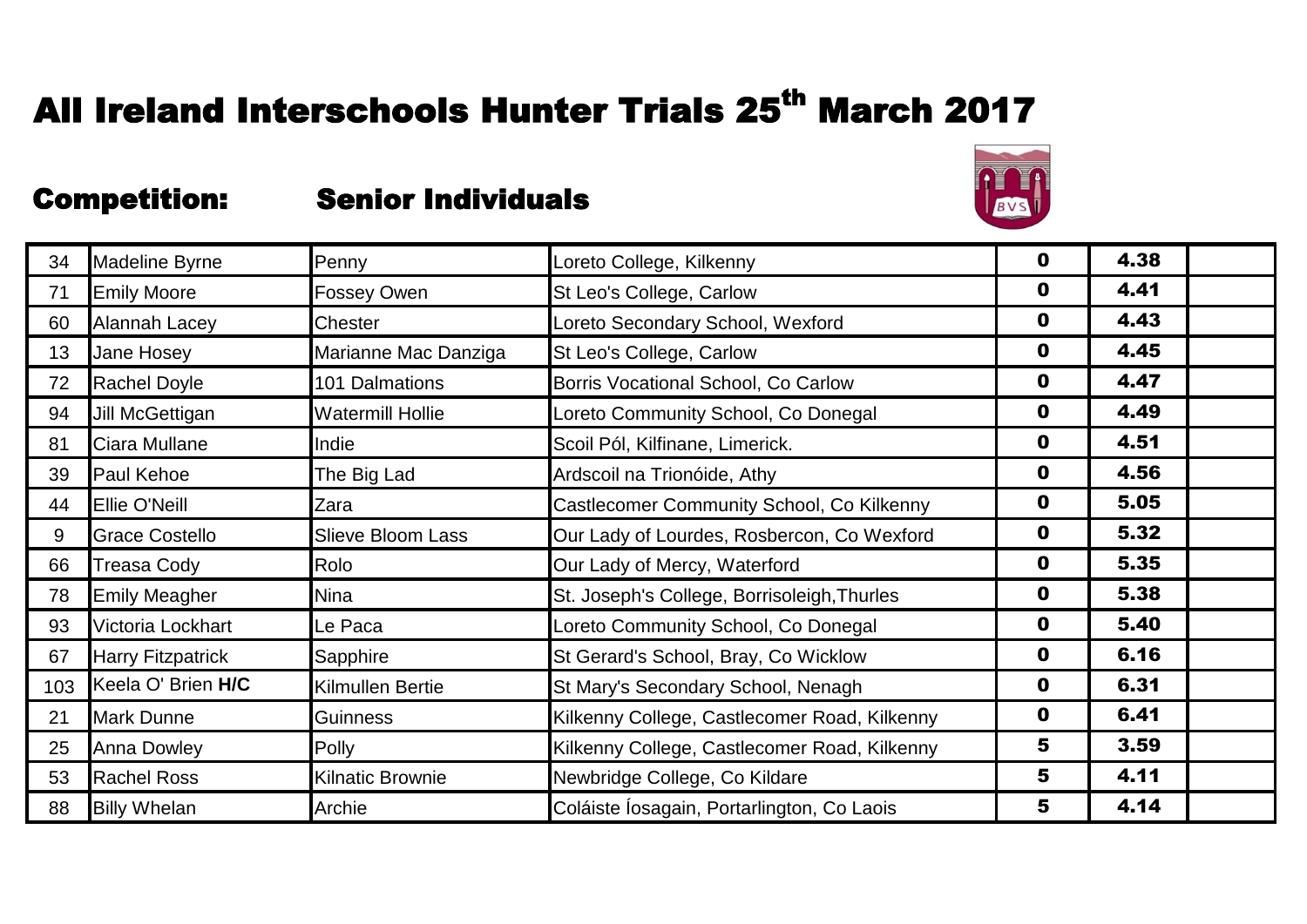

| 51             | <b>Conor Cassidy</b> | Killoughter Nugget            | Newbridge College, Co Kildare                  | 5                       | 4.21 |  |
|----------------|----------------------|-------------------------------|------------------------------------------------|-------------------------|------|--|
| 29             | Leagh Cummins        | <b>Rathurtin Prince</b>       | Kilkenny College, Castlecomer Road, Kilkenny   | 5                       | 4.22 |  |
| 63             | Anna - Mai Stafford  | Fireglow                      | Bridgetown Vocational College, Co Wexford      | 5                       | 4.35 |  |
| 31             | Robbie Jackson       | <b>All Ears</b>               | Kilkenny College, Castlecomer Road, Kilkenny   | 5                       | 4.43 |  |
| 38             | Darragh Maher        | <b>Princess Penelope</b>      | St. Kieran's College, Kilkenny                 | 5                       | 4.49 |  |
| 12             | <b>Emily Moore</b>   | <b>Timahoe Gordon</b>         | St Leo's College, Carlow                       | 5                       | 4.59 |  |
| 82             | Sinéad Meaney        | <b>Ollies Way</b>             | Presentation Secondary School, Mitchelstown    | 5                       | 5.04 |  |
| 57             | Nicole Kelly         | Maggie                        | Coláiste Bhríde, Carnew, Co Wicklow            | 5                       | 5.15 |  |
| 62             | <b>Erin Reville</b>  | Pixie                         | <b>Presentation Wexford</b>                    | 5                       | 5.25 |  |
| $\overline{2}$ | <b>Rachel Doyle</b>  | Chappy                        | Borris Vocational School, Co Carlow            | 5                       | 5.37 |  |
| 58             | <b>Pierre Woods</b>  | Tallyho Mayday                | Coláiste Bhríde, Carnew, Co Wicklow            | 5                       | 5.49 |  |
| 92             | Cillín O'Brien       | Bobsmyuncle                   | Gaelchólaiste, Luimnigh                        | 5                       | 5.80 |  |
| 76             | <b>Emily Laffan</b>  | <b>Smokey Rock</b>            | St. Declan's, Kilmacthomas, Waterford          | 5                       | 7.25 |  |
| 20             | Ciara Banville       | Diego Lad                     | Loreto Secondary School, Wexford               | $\overline{\mathbf{5}}$ | 8.48 |  |
| 90             | <b>Connor Burke</b>  | Chester                       | John the Baptist, Co Limerick                  | 10                      | 5.26 |  |
| 89             | Leanne Fitzpatrick   | Morgan                        | Coláiste Íosagain, Portarlington, Co Laois     | 10                      | 5.47 |  |
| 104            | <b>Katelyn Young</b> | <b>Jack</b>                   | Our Lady's Secondary School, Templemore        | 10                      | 6.36 |  |
| 47             | Liam Kenny           | <b>Turtulla Coloured Lady</b> | Castlecomer Community School, Co Kilkenny      | 15                      | 4.15 |  |
| 36             | <b>Emily Cody</b>    | <b>Midnight Twirl</b>         | <b>Presentation Secondary School, Kilkenny</b> | 15                      | 4.40 |  |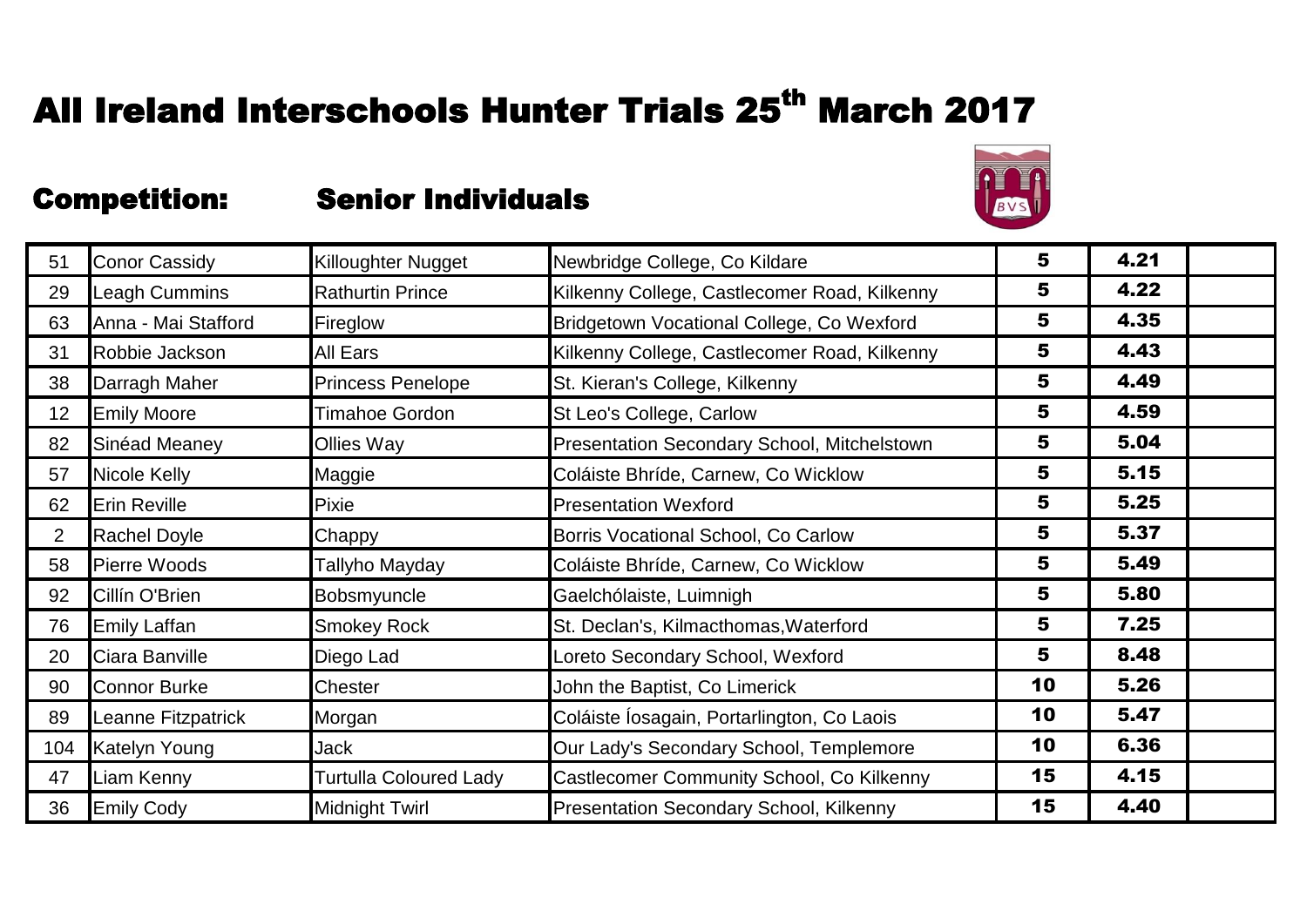

| 100            | Lydia Troy               | Sugar                      | Ard Scoil na nDeise, Waterford               | 15 | 4.46  |  |
|----------------|--------------------------|----------------------------|----------------------------------------------|----|-------|--|
| 80             | <b>Billy Seymour</b>     | <b>Knawhill Silver</b>     | St. Joseph's CBS, Nenagh                     | 15 | 4.54  |  |
| 33             | <b>Louise Carter</b>     | Foley                      | Kilkenny College, Castlecomer Road, Kilkenny | 15 | 4.55  |  |
| 77             | Lua McCarthy             | Caim Hill                  | The Abbey School, Tipperary                  | 15 | 7.14  |  |
| 37             | <b>Grace O'Donnell</b>   | <b>Blessington Willibe</b> | Presentation Secondary School, Thurles       | 25 | 6.35  |  |
| 97             | Joseph Donnelly          | Sunny                      | Borrisokane Community College, Co Tipperary  | Е  | 4.49  |  |
| 18             | <b>Stephen Cahill</b>    | <b>Saoirse</b>             | Duiske College, Co. Kilkenny                 | Е  | 5.00  |  |
| 11             | Amy McDonald             | Jinxy                      | <b>Presentation College, Carlow</b>          | Е  | 5.12  |  |
| 6              | Daniel Byrne             |                            | Presentation De La Salle, Bagenalstown       | Е  | 5.17  |  |
| 17             | <b>Seamus Clear</b>      | <b>Ned</b>                 | Duiske College, Co. Kilkenny                 | Е  | 5.21  |  |
| 95             | Aisling Sazenski         | <b>Black Jack</b>          | Borrisokane Community College, Co Tipperary  | Е  | 5.25  |  |
| 42             | Jordan Hart              | Otasor                     | Scoil Chonglais, Baltinglass, Co Wicklow     | Е  | 5.37  |  |
| 5              | Orla McDonagh            |                            | Presentation De La Salle, Bagenalstown       | Е  | 6.09  |  |
| 99             | <b>Elizabeth Keating</b> | <b>Sandy Girl</b>          | Ard Scoil na nDeise, Waterford               | Е  | 6.28  |  |
| 65             | Jayna Griffin            | Gizmo                      | Our Lady of Mercy, Waterford                 | Е  | 6.34  |  |
| 49             | Lauren Page              | Alfie                      | Kildare Town Community School, Co Kildare    | Е  | 6.48  |  |
| $\overline{4}$ | Liam Lawlor              | Porchevodda Lisa           | Borris Vocational School, Co Carlow          | Е  | 7.13  |  |
| 75             | Rebecca Ryan             | <b>Ruby</b>                | St Anne's Secondary School, Tipperary        | Е  | 10.29 |  |
| 19             | Andy O'Donnell           | Oynx                       | Meanscoil na mBraithre, Kilkenny             | Е  | ----- |  |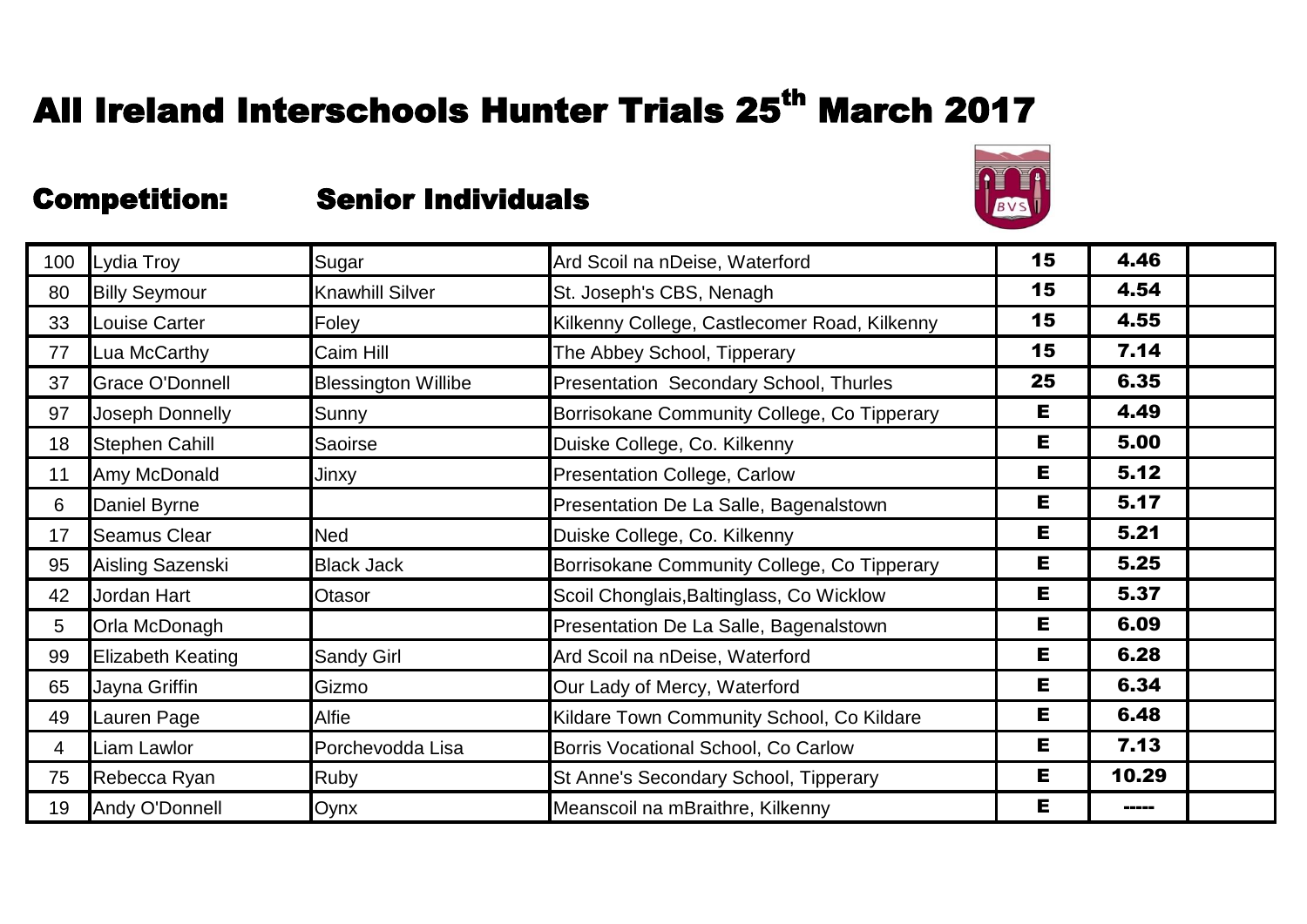

| 41              | Anna McGrath            | Quickstep Helena                 | Scoil Chonglais, Baltinglass, Co Wicklow     | Е   | -----       |  |
|-----------------|-------------------------|----------------------------------|----------------------------------------------|-----|-------------|--|
| 43              | <b>Rachel Kenny</b>     | <b>Black Beauty</b>              | Scoil Chonglais, Baltinglass, Co Wicklow     | Е   | -----       |  |
| 73              | Aaron Smullen           | Hollie                           | Scoil Ruain, Thurles                         | Е   | -----       |  |
| 74              | Natasha Harding         | <b>Princess</b>                  | St Anne's Secondary School, Tipperary        | Е   | <b>HEER</b> |  |
| 87              | Sophie Crook            | Jimmy                            | Dunshaughlin Community College, Co Meath     | Е   | -----       |  |
| 98              | <b>Kate Nihill</b>      | <b>Misty</b>                     | Borrisokane Community College, Co Tipperary  | Е   | -----       |  |
| 101             | Amy Mulrooney           | <b>Mister Gucci</b>              | Coláiste Pobail Osraí, Kilkenny              | Е   | -----       |  |
| 22              | <b>Sam Baker</b>        | <b>Patches</b>                   | Kilkenny College, Castlecomer Road, Kilkenny | R   | -----       |  |
| 64              | Christina Reddin        | Will                             | Portlaoise College, Co Laois                 | R   | -----       |  |
| $\overline{7}$  | <b>Mark Foley</b>       |                                  | Presentation De La Salle, Bagenalstown       | W/D | W/D         |  |
| 8               | Jason Foley             |                                  | Presentation De La Salle, Bagenalstown       | W/D | W/D         |  |
| 14              | Ciara Murphy            | <b>Glenview Boy</b>              | St Mary's Secondary School, New Ross         | W/D | W/D         |  |
| 15 <sub>1</sub> | Maeve Ryan              | <b>Next Flight</b>               | St Mary's Secondary School, New Ross         | W/D | W/D         |  |
| 24              | <b>Elva Kerr</b>        | Carrignafeela Touch              | Kilkenny College, Castlecomer Road, Kilkenny | W/D | W/D         |  |
| 26              | Robyn Hutchinson        | Arizona                          | Kilkenny College, Castlecomer Road, Kilkenny | W/D | W/D         |  |
| 27              | <b>Ruth Cassin</b>      | <b>Blessington Little Cuckoo</b> | Kilkenny College, Castlecomer Road, Kilkenny | W/D | W/D         |  |
| 28              | <b>Cameron Reynolds</b> | Paulbeg Old Milly                | Kilkenny College, Castlecomer Road, Kilkenny | W/D | W/D         |  |
| 30              | Leah Burgess            | Kinneagh Twister                 | Kilkenny College, Castlecomer Road, Kilkenny | W/D | W/D         |  |
| 32              | Owen De Pelsmaeker      | <b>Magic Sanctum</b>             | Kilkenny College, Castlecomer Road, Kilkenny | W/D | W/D         |  |